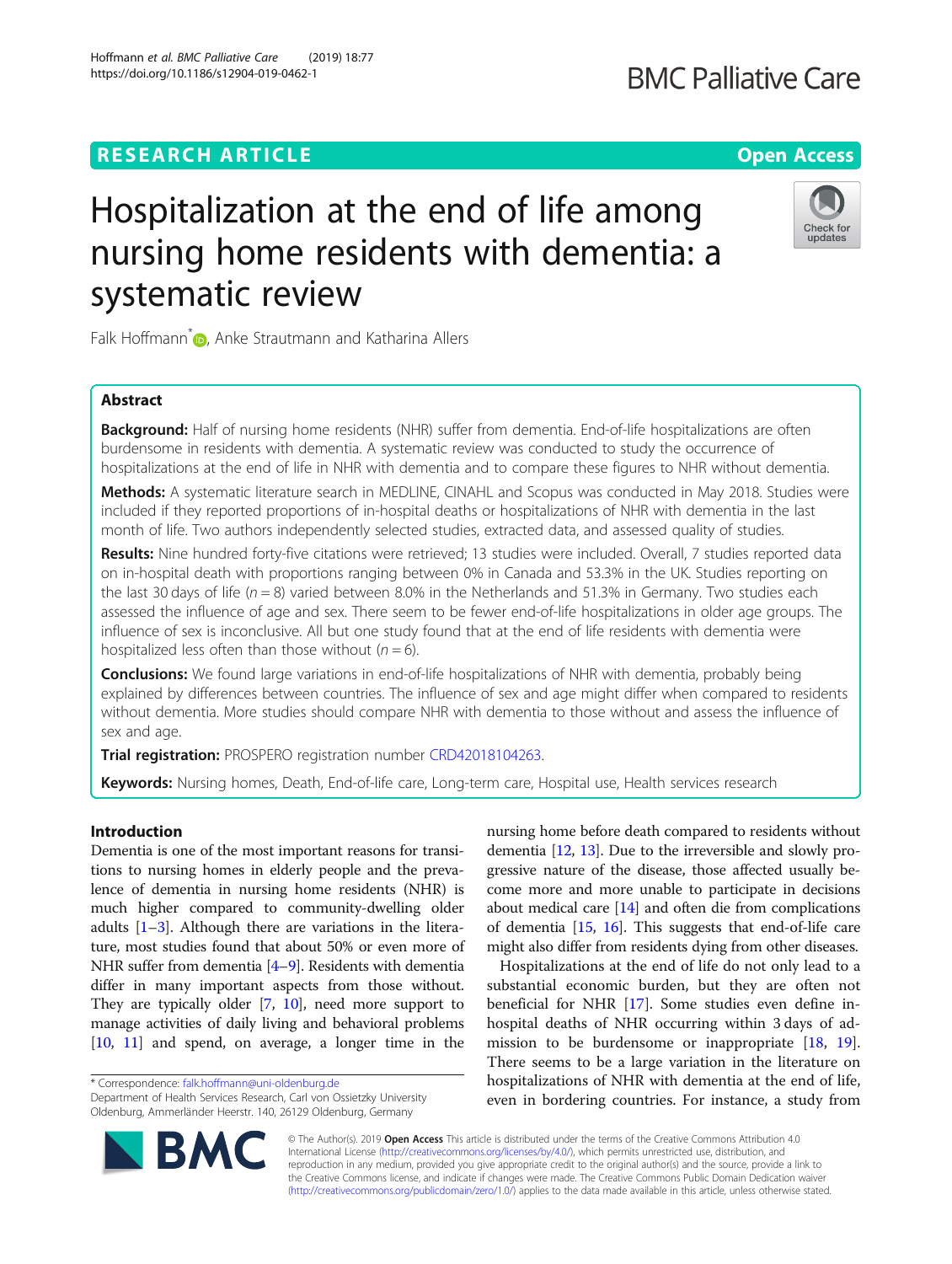the Netherlands found that 8.0% of residents with dementia were hospitalized in the last month of life [\[20](#page-9-0)], whereas Belgian data revealed 19.5% [\[21](#page-9-0)] and a recent German study even showed a much higher proportion of 51.3% [[13\]](#page-9-0). Furthermore, the literature is inconclusive on whether hospitalizations at the end of life differ between NHR with and without dementia. There are studies showing a much lower proportion of hospitalizations at the end of life in NHR with dementia compared to those without [\[15,](#page-9-0) [22](#page-9-0)], other analyses found no differences [\[13\]](#page-9-0). Although the evidence seems to be largely inconclusive, to our knowledge, no systematic review on these questions has been done yet.

Therefore, our aim was to give an overview on the existing literature on a) the occurrence of hospitalizations at the end of life in NHR with dementia and b) to compare these figures to NHR without dementia in the subset of studies reporting both groups.

# Methods

A protocol for this systematic review was registered with PROSPERO (CRD42018104263). We followed the Preferred Reporting Items for Systematic Reviews and Meta-Analysis (PRISMA) statement for reporting [\[23](#page-9-0)].

# Data sources and search

The literature search was performed with the databases MEDLINE (via PubMed), CINAHL and Scopus. The search strategies for dementia [\[24](#page-9-0)] and end-of-life hospitalization of NHR were adapted from prior systematic reviews [\[25](#page-9-0), [26](#page-9-0)] (see Additional file [1](#page-8-0): Table S1 for search strategy). We searched the electronic databases from inception to 14 May 2018. Additionally, we scanned the reference lists of all included studies.

# Eligibility criteria

We defined study eligibility criteria using the CoCoPop (condition, context, and population) approach for reviews assessing prevalence and incidence data [[27](#page-9-0), [28\]](#page-9-0).

# Condition

We included studies reporting on proportions of all-cause hospitalizations occurring during any defined period in the last month of life (e.g. the last 30 days, 14 days or 7 days or in-hospital deaths, as reported by the authors). If a study only reported hospitalization due to specific diagnoses it was excluded.

# **Context**

As previous research, we included studies of nursing homes, care homes, long-term care, skilled nursing or residential care facilities [\[25](#page-9-0), [26\]](#page-9-0). Studies reporting on participants from other forms of care were only included if they contained specific data about NHR. We excluded studies on assisted living facilities or long-term care hospitals. Studies containing nursing homes with specific characteristics (e.g. veteran nursing homes, specific religious tendencies) were not excluded.

# Population

The studies had to contain data on deceased NHR with dementia. NHR were considered to have dementia if the authors labelled participants to have dementia or if they used some form of cognitive impairment scale and gave a cut-off for dementia. If participants were only labelled as having cognitive impairment without being classified as having dementia, the study was excluded. Studies limited to specific groups of residents (i.e. specific diagnoses other than dementia) were also excluded.

Published observational and interventional studies were included. We excluded interventional studies without control groups or not reporting baseline data, PhD theses, and studies with a sample size smaller than 20 deceased residents. No other limitations, including language and location of publication, were applied.

# Study selection and data extraction

After exporting citations into an EndNote library and removing duplicates, two of the authors independently screened articles based on title and abstract for inclusion or exclusion. Full texts of all articles that met the inclusion criteria were independently assessed by the two reviewers and any disagreement was resolved by discussion or by a third reviewer.

We abstracted data on study characteristics (e.g., country, data source, assessment of dementia), resident characteristics (e.g., mean age, sex) and outcome results using a standardized data abstraction form. Data extraction was performed by one reviewer and verified by a second. Discrepancies were resolved by discussion or by a third reviewer.

When the proportion of residents with end-of-life hospitalizations was not directly specified in the publication, we calculated it, whenever possible, by dividing the number of deceased NHR with dementia hospitalized by the total number of deceased residents with dementia. If the original publication stratified its results by different groups, such as race or location of the nursing home, we reported the total proportion of hospitalizations for all NHR with dementia. When a study reported proportions for several years, only the latest year or period was included.

# Quality assessment

The quality of the included studies was assessed using the Joanna Briggs Institute's (JBI) critical appraisal checklist for studies reporting prevalence data, which includes nine items [[27\]](#page-9-0). We chose this tool because of its flexibility across different study designs [\[29\]](#page-9-0). Two reviewers independently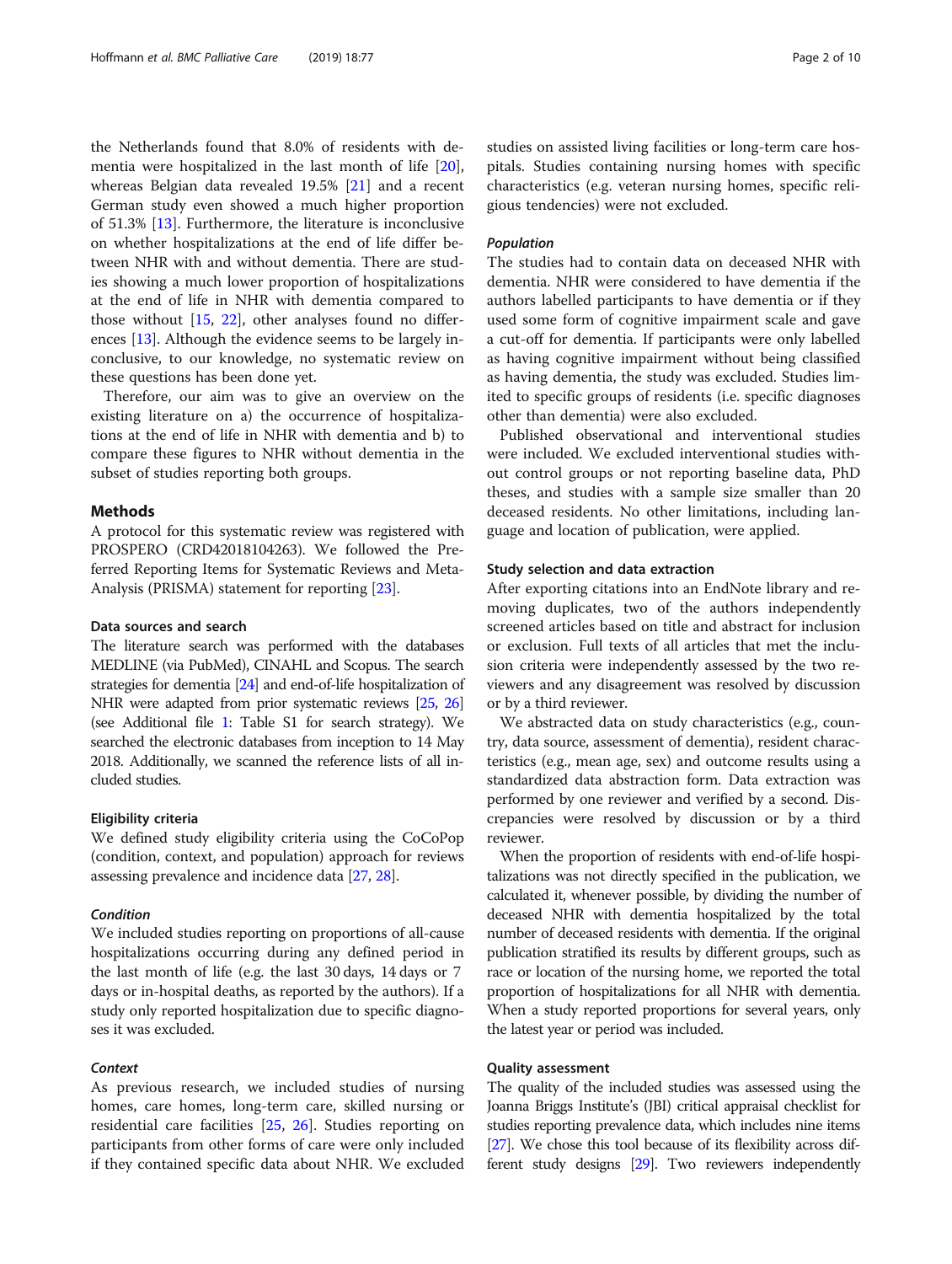appraised the quality of included studies. Any disagreement was resolved by discussion. If necessary a third reviewer was involved. Study quality had no impact on the inclusion or exclusion of studies.

# Data synthesis

We analysed the results using a narrative synthesis. Due to the expected heterogeneity between studies, a metaanalysis was not planned.

Differences in hospitalization regarding age and sex were analysed as far as they were reported (irrespective of whether stratified proportions were presented or if these variables were included in regression models). Additionally, differences in end-of-life hospitalizations between NHR with dementia and those without dementia were analysed in studies which compared both groups.

We initially also planned to assess differences by severity of dementia, but refrained from this due to the very heterogeneous ways of assessing dementia.

# Results

## Literature search

After screening 945 titles and abstracts and 59 full text articles, 13 studies met the inclusion criteria (Fig. [1\)](#page-3-0) [\[13](#page-9-0), [15](#page-9-0), [20](#page-9-0)–[22,](#page-9-0) [30](#page-9-0)–[37\]](#page-9-0). All were reported in English. No additional studies were identified through screening of reference lists.

#### Study and patient characteristics

The 13 studies were published between 2005 and 2018, with 10 studies being published from 2013 onwards (76.9%). All studies were conducted in western industrialised countries; 6 in the USA (46.2%), and one each in Finland, Australia, Germany, the Netherlands, Belgium, Canada and the UK (Table [1\)](#page-4-0). The sample size ranged from 30 to 1,261,726 deceased NHR with dementia.

Overall, 8 studies each reported data on age and sex of deceased NHR with dementia. Mean or median age varied between 85 and 92 years. One study reported age categories (< 85 years: 31.7%; 85–90 years: 37.7%; > 90 years: 30.6%). The proportion of females ranged between 58 and 76.4%.

Eleven studies used retrospective design. Six studies used some form of medical records such as Minimum Data Set (MDS) or care home records. Dementia was assessed in a variety of ways with studies obtaining diagnoses from claims data, registries, medical records or interviews.

# Methodological quality of included studies

The quality assessment for each study is shown in Table [2](#page-6-0). In 9 studies (69.2%) the sample frame was appropriate to address the target population. In two of the studies (15.4%) both dementia and end-of-life hospitalization were assessed with valid methods, six studies did not use valid methods and in five studies it was unclear whether valid methods were used or not.

# In-hospital deaths

Overall, 7 of the included studies reported data on in-hospital death of NHR with dementia [[15,](#page-9-0) [22,](#page-9-0) [30](#page-9-0)–[33,](#page-9-0) [37](#page-9-0)], with proportions ranging between 0% in Canada and 53.3% in the UK (Table [3](#page-6-0)). The 4 studies from the USA showed in-hospital deaths from 4.2 to 15.1%.

None of these studies analysed differences regarding age or sex.

# End-of-life hospitalization during other periods

Overall, 8 studies reported data on end-of-life hospitalizations for other periods during the last month of life [[13,](#page-9-0) [15,](#page-9-0) [20](#page-9-0), [21](#page-9-0), [30,](#page-9-0) [34](#page-9-0)–[36](#page-9-0)]. Of them, 2 studies reported on the last 7 days and 8 studies on the last 30 days of life. The amount of hospitalization during the last 30 days of life varied substantially between 8.0% in the Netherlands and 51.3% in Germany. Besides this German study, the proportion of NHR being hospitalized was up to 32.4% in the remaining studies.

Those 2 studies with the lowest and highest amount of NHR hospitalized during the last month of life also reported on the last 7 days before death. The Dutch study found that 1.5% were hospitalized and the German one reported 36.8%.

Two of the 8 studies also analysed differences with respect to age or sex and both assessed the last 30 days of life. Houttekier et al. reported stratified proportions and found that 20.4% of female and 18.3% of male residents experienced end-of-life hospitalization [[21](#page-9-0)]. Among decedents with dementia aged less than 85 years, 22.4% were hospitalized during the last month of life compared to 18.8% in those aged between 85 and 90 years and 16.1% in residents older than 90 years. Cai et al. reported results from a multivariate logistic regression analysis [[35\]](#page-9-0). They found that males with moderate as well as severe cognitive impairment were slightly more likely to experience end-of-life hospitalization. Older age was associated with fewer end-of-life hospitalizations within both the moderate and severe cognitive impairment groups.

# Differences between decedents with and without dementia

This review includes 6 studies which compare end-of-life hospitalization of deceased NHR with and without dementia [\[13](#page-9-0), [15,](#page-9-0) [22](#page-9-0), [32](#page-9-0), [35,](#page-9-0) [37](#page-9-0)]. The studies are from the USA  $(n = 4)$  and one study each from Canada and Germany. Only 2 studies reported baseline data stratified for both groups and found that decedents with dementia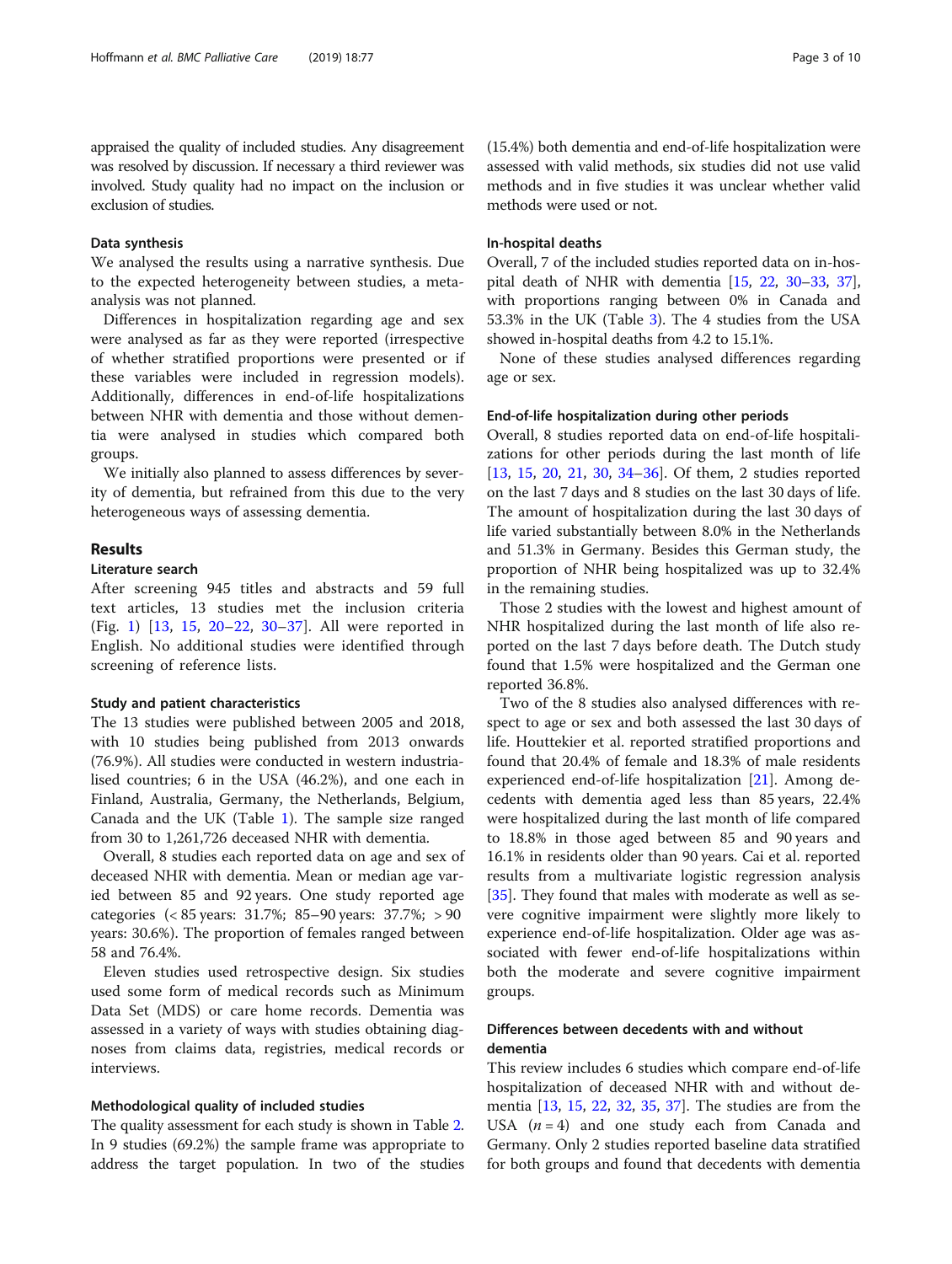<span id="page-3-0"></span>

were older. With the exception of one, all other studies found that residents with dementia experience less hospitalization than those not suffering from dementia (Table [4\)](#page-7-0).

Four of the six studies which compared NHR with and without dementia reported their in-hospital deaths. Krishnan et al. found that none (0%) of the Canadian residents with dementia died in hospital compared to 11.7% of those without [[37](#page-9-0)]. Some smaller differences for in-hospital deaths were also found in the studies by Sloane et al. (6.9% with dementia vs.  $13.8\%$  without) [\[15](#page-9-0)], Li et al. (14.2% vs. 19.7%) [[22](#page-9-0)] and Temkin-Greener et al. (14.4% vs. 20.7%) [[32](#page-9-0)], all were conducted in the USA.

Three of the six studies which compared NHR with and without dementia reported their hospitalizations during the last 7 or 30 days of life. Two studies conducted in the

USA reported proportions of 23.6% vs. 34.3% [\[15\]](#page-9-0) and 29.6% vs. 42.8% [\[35\]](#page-9-0) respectively for hospitalizations of NHR with and without dementia in the last month of life. The study by Cai et al. also reported a clear trend with 24.3, 32.5 and 42.8% in residents with severe, moderate and no or mild cognitive impairment [\[35\]](#page-9-0). The only study showing no difference between residents with and without dementia for hospitalizations during the last 7 (36.8% vs. 37.8%) and 30 days of life (51.3% vs. 51.6%) was the German one [[13](#page-9-0)].

# **Discussion**

# Comparison with other studies and interpretation

In this systematic review, we found large variations in endof-life hospitalizations of NHR with dementia, probably being explained by differences between countries. Most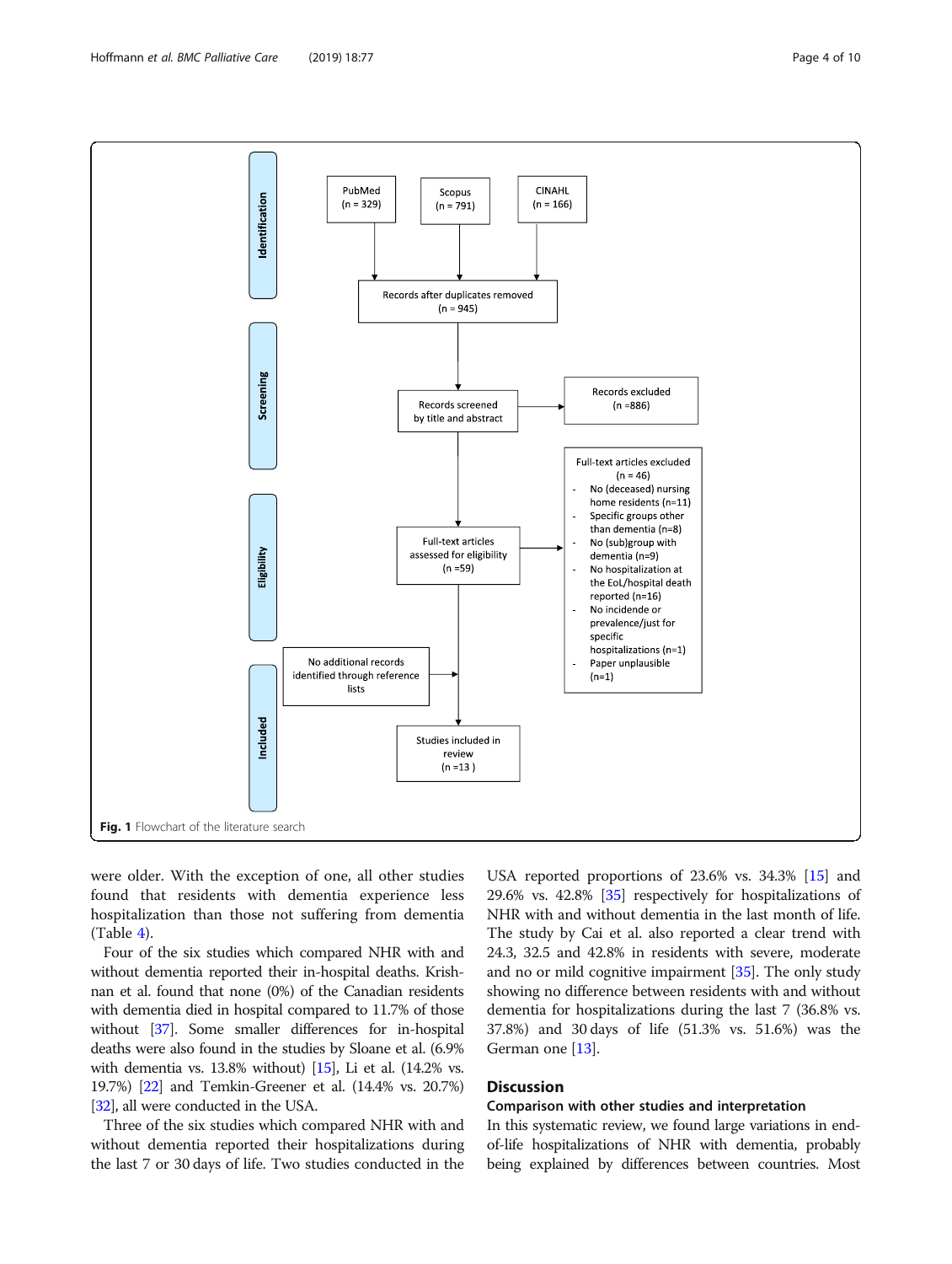# <span id="page-4-0"></span>Table 1 Baseline characteristics of the studies included

| First author,<br>year    | Country    | Data source                                                                                                                              | Year<br>of<br>data | Sample (with<br>dementia)         | Inclusion/exclusion criteria                                                                                                                                                                                                                                      | How was dementia assessed?                                                                                                                                                                                | Mean<br>age at<br>death<br>(%<br>females)                                                        |
|--------------------------|------------|------------------------------------------------------------------------------------------------------------------------------------------|--------------------|-----------------------------------|-------------------------------------------------------------------------------------------------------------------------------------------------------------------------------------------------------------------------------------------------------------------|-----------------------------------------------------------------------------------------------------------------------------------------------------------------------------------------------------------|--------------------------------------------------------------------------------------------------|
| Aaltonen,<br>2014 [33]   | Finland    | Nationwide<br>registry data (Care<br>register for health<br>care and Care<br>register for social<br>care)<br>Causes of Death<br>Register | 2008               | 2002-13.159 <sup>ª</sup> NHR      | Died at 70 years or older<br>In NH during their last months<br>of life (in care both 6 months<br>and 3 months before death,<br>stayed there for $\geq$ 90 days<br>during the last 6 months of life)                                                               | Any cause of death<br>(immediate, underlying,<br>intermediate, contributing)<br>with ICD-10 codes: F00, F01,<br>F02, F03, G30                                                                             | 87 years<br>(76%)                                                                                |
| Agar,<br>2017 [34]       | Australia  | Face-to-face or<br>telephone<br>interviews<br>Nursing home and<br>medical records<br>Questionnaires                                      | $2013 -$<br>2014   | 64 <sup>b</sup> NHR from<br>10 NH | Nursing homes with ≥50% of<br>residents with dementia<br>providing intensive levels of<br>care<br>Residents with advanced<br>dementia                                                                                                                             | Medical records, FAST, AKPS<br>Advanced dementia:<br>- documented diagnosis of<br>dementia<br>- and FAST (≥6a, stable for 1<br>month)<br>- and AKPS $\leq$ 50                                             | 85.8<br>years<br>(58%)                                                                           |
| Allers,<br>2018 [13]     | Germany    | Health insurance<br>claims data (DAK)<br>Long-term care<br>insurance data                                                                | 2014               | 2010- not reported                | ≥65 years old, newly admitted<br>to a NH<br>Insured continuously for at<br>least 365 days without NH<br>placement before                                                                                                                                          | ICD-10 codes in the quarter of<br>NH admission: F00.x, F01.x,<br>F02.0, F02.3, F03, G30.x, G31.0,<br>G31.1, G31.82, G31.9, R54                                                                            | not<br>reported                                                                                  |
| Cai, 2016 [35] USA       |            | MDS 2.0<br>Medicare<br>beneficiary<br>summary file<br>Medicare claims                                                                    | 2010               | 2007-293,967 NHR                  | $\geq$ 65 years old<br>In NH ≥90 days before death<br>Continuously enrolled in<br>Medicare fee-for-service Plans<br>Medicare-Medicaid dually<br>eligible during the last 30 days<br>of life                                                                       | CPS constructed of MDS 2.0<br>data<br>- mild cognitive impairment:<br>$CPS$ $0-2$<br>- moderate cognitive<br>impairment: CPS 3-4<br>- severe cognitive impairment:<br>CPS 5-6                             | CPS 3-4:<br>85.9<br>years<br>$(70.1\%)^C$<br>CPS 5-6:<br>85.7<br>years<br>$(76.3\%)^C$           |
| Gessert,<br>2008 [36]    | <b>USA</b> | Administrative<br>databases from<br>Centers for<br>Medicare and<br>Medicaid services<br><b>MDS</b>                                       | 2001               | 2000- 3703 NHR                    | Urban and rural NH<br>$\geq$ 67 years old<br>Not enrolled in Health<br>Maintenance Organization<br>No hospice benefits during 2<br>years prior to death<br>Not comatose                                                                                           | Severe and persistent cognitive<br>impairment based on the CPS<br>- CPS = 6 on $\geq$ 2 consecutive<br>MDS reports at least 60 days<br>apart<br>- absence of MDS reports with<br>$CPS \leq 4$ there after | 87.1<br>years<br>$(76.4\%)^c$                                                                    |
| Hendriks,<br>2017 [20]   |            | Netherlands Questionnaires<br>from the Dutch<br>end-of-life in<br>dementia study<br>(DEOLD)                                              | $2007 -$<br>2011   | 330 residents<br>from 34 LTCF     | Residents admitted to<br>psychogeriatric wards                                                                                                                                                                                                                    | Known diagnosis of dementia<br>upon nursing home admission<br>(by a physician)<br>Advanced dementia: CPS 5-<br>$6 + GDS$ 7                                                                                | 85.2<br>years<br>(not<br>reported)                                                               |
| Houttekier,<br>2014 [21] | Belgium    | Questionnaires<br>(with access to<br>medical files) from<br>the "Dying well<br>with Dementia"<br>study                                   | 2010               | 195 NHR<br>from 69 NH             | Inclusion process in two steps:<br>First: residents had to be<br>completely care dependent for<br>ADL and disoriented in time<br>and space or had to have a<br>Katz scale score $\geq$ 3<br>Second: Resident had to have<br>dementia (reported by nurse or<br>GP) | After inclusion CPS and GDS<br>was assessed:<br>- mild/moderate: CPS < 5, GDS<br>< 7<br>- severe: CPS $\ge$ 5 and GDS < 7<br>or $CPS < 5$ and $GDS = 7$<br>-very severe/ advanced: CPS<br>$≥5$ , GDS = 7  | < 85<br>years:<br>31.7%<br>$85 - 90$<br>years:<br>37.7%<br>> 90<br>years:<br>30.6%<br>$(61.4\%)$ |
| Krishnan,<br>2015 [37]   | Canada     | <b>MDS 2.0</b><br>Medical charts<br>Death certificates                                                                                   | 2013               | 2010- 58 NHR from<br>1 NH         | All residents were included                                                                                                                                                                                                                                       | Dementia recorded on death<br>certificate as underlying or<br>immediate cause of death                                                                                                                    | not<br>reported                                                                                  |
| Lamberg,<br>2005 [30]    | <b>USA</b> | <b>MDS</b><br>Medical long-term<br>care records                                                                                          | 2003               | 2001-240 NHR<br>from 1 NH         | Long term residents (stay ≥30<br>days)<br>Advanced dementia (CPS 5-6)                                                                                                                                                                                             | CPS 5-6<br>Long term care medical<br>records to identify cause of<br>cognitive impairment                                                                                                                 | 92 years<br>(median)<br>(75.8%)                                                                  |
| Li, 2013 [22]            | <b>USA</b> | MDS 2.0<br>Medicare                                                                                                                      | 2007               | 2003-143,980 NHR                  | $\geq$ 65 years old<br>> 3 months in nursing home                                                                                                                                                                                                                 | Diagnosis of Alzheimer's<br>disease or other dementia on                                                                                                                                                  | 87.4<br>years                                                                                    |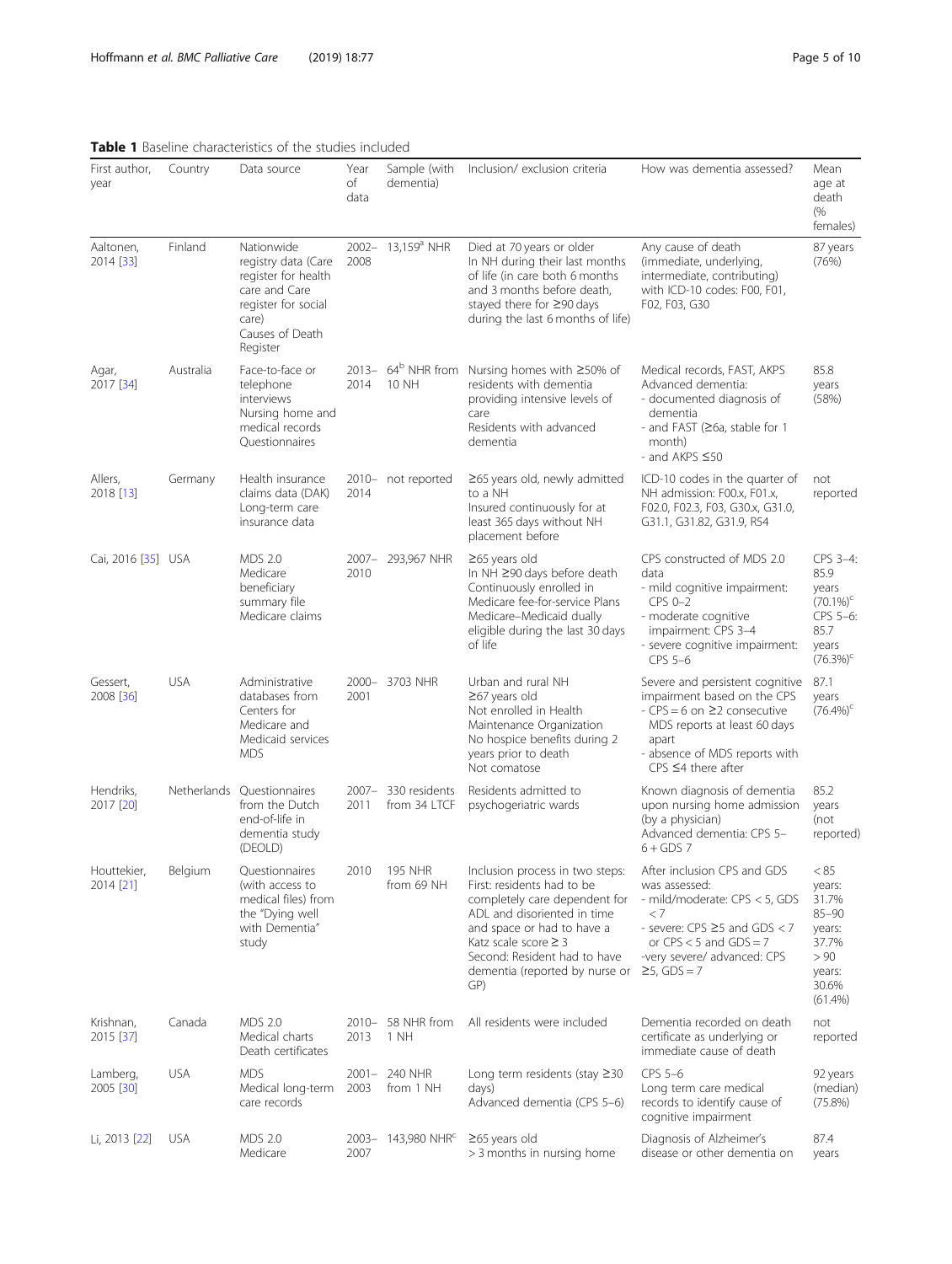| First author,<br>year            | Country    | Data source                                                                                                                            | Year<br>of<br>data | Sample (with<br>dementia)        | Inclusion/exclusion criteria                                                                                                                                                       | How was dementia assessed?                                                                                                                                                                       | Mean<br>age at<br>death<br>(%<br>females) |
|----------------------------------|------------|----------------------------------------------------------------------------------------------------------------------------------------|--------------------|----------------------------------|------------------------------------------------------------------------------------------------------------------------------------------------------------------------------------|--------------------------------------------------------------------------------------------------------------------------------------------------------------------------------------------------|-------------------------------------------|
|                                  |            | beneficiary file<br>Hospice and<br>hospital claims                                                                                     |                    |                                  | No rehabilitation or postacute<br>stay<br>Not comatose<br>No transfers to another NH<br>after last assessment<br>Not enrolled in managed care<br>in last 30 days of life           | the last full MDS assessment                                                                                                                                                                     | $(71.9\%)^C$                              |
| Livingston,<br>2013 [31]         | UK         | Care home<br>resident records<br>Interviews<br>Questionnaires                                                                          |                    | 30 NHR <sup>d</sup> from<br>1 NH | Living in the NH for at least 1<br>month before death<br>Resident records had to be<br>available                                                                                   | Medical records<br>Diagnosis of dementia or<br>suspected dementia<br>(symptoms fulfilling standard<br>dementia criteria)                                                                         | not<br>reported                           |
| Sloane.<br>2008 [15]             | <b>USA</b> | (Telephone)<br>interviews with<br>staff and family<br>Study cohort from<br>the Collaborative<br>Studies of long-<br>term care (CS-LTC) | $2002 -$<br>2005   | <b>247 NHR</b>                   | NHR who spent 15 out of 30<br>days in a NH<br>Died no more than 3 days after<br>leaving the NH                                                                                     | NH staff members were asked<br>whether the decedent was an<br>Alzheimer's type resident 3<br>months before death and if<br>dementia was a contributing<br>factor towards the resident's<br>death | not<br>reported                           |
| Temkin-<br>Greener,<br>2013 [32] | <b>USA</b> | Nationwide<br>administrative data<br>from the chronic<br>condition data<br>warehouse<br>Medicare<br>denominator files<br><b>MDS</b>    | $2003 -$<br>2007   | 384,355 NHR                      | Died in NH or within 8 days of<br>discharge to a different care<br>setting<br>Not enrolled in managed care<br>in last 30 days of life<br>Not from Virgin Islands or<br>Puerto Rico | not reported                                                                                                                                                                                     | not<br>reported                           |

#### Table 1 Baseline characteristics of the studies included (Continued)

Proportions are reported with one decimal place (provided decimal places were given or could be calculated)

Abbreviations: ADL Activities of daily living, AKPS Australia-modified Karnofsky Performance Status, CPS Cognitive Performance Scale ranging between 0 (intact cognitive performance) and 6 (very severely impaired), FAST Functional Assessment Staging Tool, GDS Global Deterioration Scale ranging from 1 (no cognitive decline) to 7 (very severe cognitive decline), LTCF Long-term care facility, MDS Minimum Data Set, NH Nursing home, NHR Nursing home residents <sup>a</sup>Sample size given in this table does not represent the whole study population but only the number of nursing home residents reported

b<br>Study design was an intervention study with a control group, the data reported in this table refers to the control group

<sup>c</sup>Numbers refer to the latest year studied, which was 2007

<sup>d</sup>Numbers refer to residents who died prior to the intervention

studies were from the USA. Only two studies assessed the influence of age or sex. There seems to be a trend towards fewer end-of-life hospitalizations in older age groups, but the influence of sex is inconclusive. All but one study found that at the end of life residents with dementia were hospitalized less often than those without.

The proportion of in-hospital deaths and end-of-life hospitalizations ranged widely from 0 to 53% and 8– 51%, respectively. This is in line with our previous systematic review on end-of-life hospitalization of all NHR which also showed large variations between the included studies [\[26](#page-9-0)]. These differences might partly be explained by the different health care systems and long-term care structures as well as differences in qualifications and attitudes regarding end-of-life care across countries [[38](#page-9-0), [39\]](#page-9-0). Also, another study which focused on place of death in all people with dementia found that nursing home and in-hospital deaths differed significantly between five European countries with a decreased chance of nursing home death in regions with more hospital beds [[39\]](#page-9-0). But

also within-country variations resulting, for example, from different availability of healthcare resources, regional policy regulations or local cultures might play a role [[32](#page-9-0), [40](#page-9-0), [41](#page-9-0)].

Most studies found that residents with dementia were less often hospitalized at the end of life which indicates a less aggressive treatment among individuals with dementia. Only the study from Germany found no difference be-tween residents with and without dementia [[13\]](#page-9-0). One explanation for this might be that palliative care is more common in other countries compared to Germany. This is supported by the fact that knowledge on palliative care is low among staff in German nursing homes [[42](#page-9-0)]. This could also explain the higher overall rate of end-of-life hospitalization in Germany.

Hospitalizations at the end of life are often burdensome and potentially avoidable, especially in NHR with dementia [\[19](#page-9-0), [43](#page-9-0)]. Some studies reported very low proportions of end-of-life hospitalization in NHR with dementia while others did not. This might be due to differences in the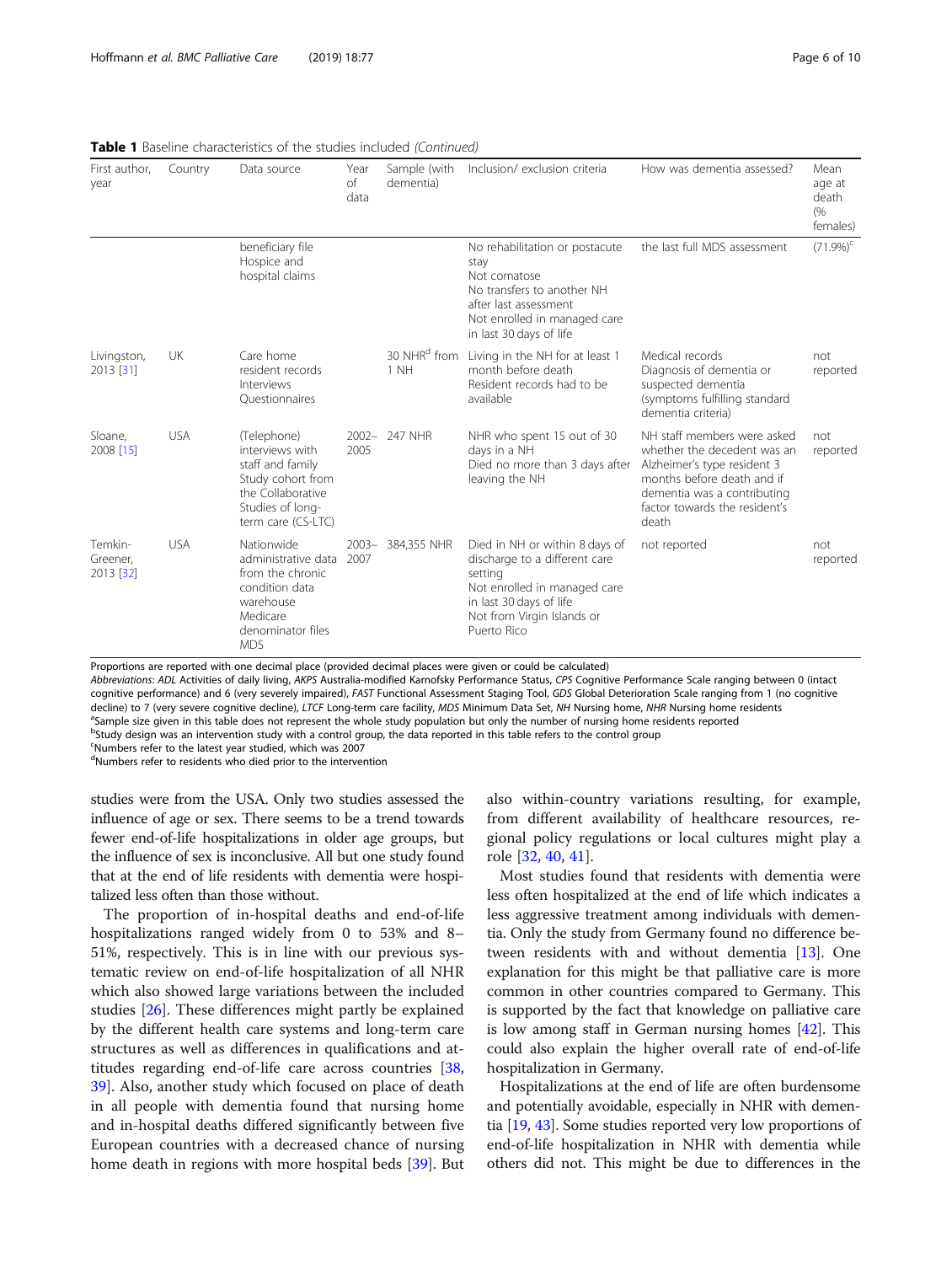# <span id="page-6-0"></span>Table 2 Summary of quality assessment

| First Author, Year        |     | $\overline{2}$ | 3   | $\overline{4}$ | 5       | 6         | $\overline{7}$ | 8   | 9       |
|---------------------------|-----|----------------|-----|----------------|---------|-----------|----------------|-----|---------|
| Aaltonen, 2014 [33]       | Yes | Yes            | Yes | No             | N/A     | <b>No</b> | Yes            | No  | N/A     |
| Agar, 2017 [34]           | No  | Yes            | No. | No             | Yes     | Unclear   | Unclear        | Yes | Yes     |
| Allers, 2018 [13]         | Yes | Yes            | Yes | No             | N/A     | No        | Yes            | No  | N/A     |
| Cai, 2016 [35]            | Yes | Yes            | Yes | Yes            | N/A     | Unclear   | Yes            | Yes | N/A     |
| Gessert, 2008 [36]        | Yes | Yes            | Yes | No             | N/A     | Yes       | Yes            | Yes | N/A     |
| Hendriks, 2017 [20]       | Yes | Yes            | No  | No             | Yes     | Unclear   | Unclear        | Yes | Yes     |
| Houttekier, 2014 [21]     | Yes | Unclear        | No  | Yes            | Yes     | Unclear   | No.            | Yes | Yes     |
| Krishnan, 2015 [37]       | No  | Yes            | No  | No             | Yes     | No        | Yes            | Yes | N/A     |
| Lamberg, 2005 [30]        | No  | Yes            | No  | Yes            | Unclear | Yes       | Unclear        | No  | N/A     |
| Li, 2013 [22]             | Yes | Yes            | Yes | Yes            | N/A     | No.       | Yes            | Yes | N/A     |
| Livingston, 2013 [31]     | No  | Yes            | No  | No             | Unclear | No        | Unclear        | Yes | Unclear |
| Sloane, 2008 [15]         | Yes | Yes            | No  | Yes            | Unclear | <b>No</b> | Unclear        | Yes | Yes     |
| Temkin-Greener, 2013 [32] | Yes | Yes            | Yes | <b>No</b>      | N/A     | Unclear   | Yes            | Yes | N/A     |

Quality appraisal criteria [[27](#page-9-0)]:

1) Was the sample frame appropriate to address the target population?

2) Were the study participants sampled in an appropriate way?

3) Was the sample size adequate?

4) Were the study subjects and the setting described in detail?

5) Was the data analysis conducted with sufficient coverage of the identified sample?

6) Were valid methods used for the identification of the condition?

7) Was the condition measured in a standard, reliable way for all participants?

8) Was there appropriate statistical analysis?

9) Was the response rate adequate, and if not, was the low response rate managed appropriately?

Abbreviations: N/A Not applicable

# Table 3 Results of the studies included

| First author, year        | Country (sample size)                                             | In-hospital death     | Other period before death                                                                            |
|---------------------------|-------------------------------------------------------------------|-----------------------|------------------------------------------------------------------------------------------------------|
| Aaltonen, 2014 [33]       | Finland ( $n = 13,159$ )                                          | 20.6% <sup>a</sup>    |                                                                                                      |
| Agar, 2017 [34]           | Australia ( $n = 64$ )                                            |                       | 30 days: 18% <sup>b</sup>                                                                            |
| Allers, 2018 [13]         | Germany (not reported)                                            |                       | 7 days: 36.8%<br>30 days: 51.3%                                                                      |
| Cai, 2016 [35]            | <b>USA</b><br>(CPS 3-4: $n = 189,219$ ,<br>CPS 5-6: $n = 104,748$ |                       | 30 days<br>CPS 3-6: 29.6% <sup>a</sup><br>CPS 3-4: 32.5% <sup>a</sup><br>CPS 5-6: 24.3% <sup>a</sup> |
| Gessert, 2008 [36]        | USA $(n = 3703)$                                                  |                       | 30 days: 32.4%                                                                                       |
| Hendriks, 2017 [20]       | Netherlands ( $n = 330$ )                                         |                       | 7 days: 1.5%<br>30 days: 8.0%                                                                        |
| Houttekier, 2014 [21]     | Belgium ( $n = 195$ )                                             |                       | 30 days: 19.5%                                                                                       |
| Krishnan, 2015 [37]       | Canada $(n = 58)$                                                 | 0%                    |                                                                                                      |
| Lamberg, 2005 [30]        | USA $(n = 240)$                                                   | 4.2%                  | 30 days: 8.3%                                                                                        |
| Li, 2013 [22]             | USA ( $n = 143,980$ ) <sup>c</sup>                                | $14.2\%$ <sup>c</sup> |                                                                                                      |
| Livingston, 2013 [31]     | UK $(n = 30)$                                                     | 53.3% <sup>d</sup>    |                                                                                                      |
| Sloane, 2008 [15]         | USA $(n = 247)$                                                   | 6.9%                  |                                                                                                      |
| Temkin-Greener, 2013 [32] | USA $(n = 384, 355)$                                              | 14.4%                 |                                                                                                      |

<sup>a</sup>Calculated from data given in the publication

<sup>b</sup>Calculations presented here are taken from the original publication but were not reproducible

<sup>c</sup>Numbers refer to the latest year studied, which was 2007

dStudy design was Intervention study. Data given here does only refer to the residents of the control group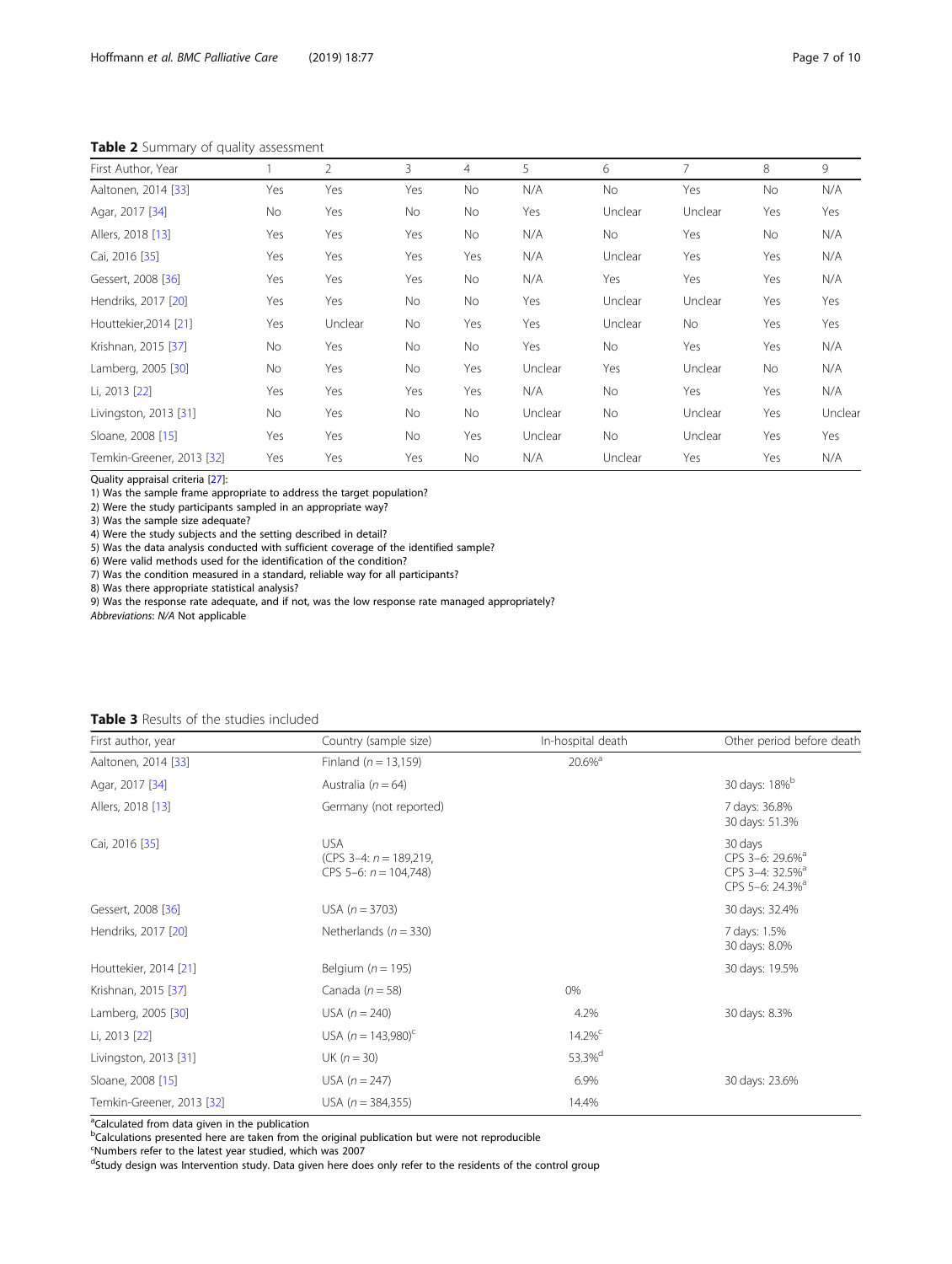<span id="page-7-0"></span>Table 4 Results of the studies comparing residents with dementia and without dementia

| First author,<br>Year  | Residents with dementia                                                         |                                                                                                       | Residents without dementia                                   |                                                            |  |
|------------------------|---------------------------------------------------------------------------------|-------------------------------------------------------------------------------------------------------|--------------------------------------------------------------|------------------------------------------------------------|--|
|                        | Mean age at death (% females,<br>sample size)                                   | Hospitalization before<br>death                                                                       | Mean age at death (% females,<br>sample size)                | Hospitalization before<br>death                            |  |
| Allers, 2018 [13]      | not reported                                                                    | 7 days: 36.8%<br>30 days: 51.3%                                                                       | not reported                                                 | 7 days: 37.8%<br>30 days: 51.6%                            |  |
| Cai, 2016 [35]         | CPS 3-4: 85.9 (70.1%,<br>$n = 189,219$<br>CPS 5-6: 85.7 (76.3%, $n = 104,748$ ) | 30 days:<br>CPS 3-6: 29.6% <sup>a</sup><br>CPS 3-4: 32.5% <sup>a</sup><br>CPS 5-6: 24.3% <sup>a</sup> | CPS 0-2: 84.0 (69.5%, $n = 100,981$ )                        | 30 days: 42.8%                                             |  |
| Krishnan,<br>2015 [37] | not reported $(n = 58)$                                                         | In-hospital death: 0%                                                                                 | not reported $(n = 60)$                                      | In-hospital death: 11.7% <sup>a</sup>                      |  |
| Li, 2013 [22]          | $87.4$ (71.9%, $n = 143,980$ )                                                  | In-hospital death: 14.2%                                                                              | $85.2$ (66.9%, $n = 92,639$ )                                | In-hospital death: 19.7%                                   |  |
| Sloane,<br>2008 [15]   | not reported $(n = 247)$                                                        | In-hospital death: 6.9%<br>30 days: 23.6%                                                             | not reported $(n = 67)$                                      | In-hospital death:<br>13.8% <sup>b</sup><br>30 days: 34.3% |  |
| 2013 [32]              | Temkin-Greener, not reported ( $n = 384,355$ )                                  |                                                                                                       | In-hospital death: $14.4\%$ not reported ( $n = 1,845,014$ ) | In-hospital death: 20.7%                                   |  |

<sup>a</sup>Calculated from data given in the publication

<sup>b</sup>Calculations presented here are taken from the original publication but were not reproducible

dissemination of palliative care. Palliative care provision is associated with a decrease in end-of-life hospitalization [[20](#page-9-0), [21,](#page-9-0) [44](#page-9-0)]. Therefore, early communication with residents and their relatives about palliative care approaches and treatment preferences is important to enhance quality of life and to improve end-of-life care [\[20\]](#page-9-0).

We found only 2 studies assessing the influence of age on end-of-life hospitalizations in NHR with dementia [[21](#page-9-0), [35](#page-9-0)]. Both reported that older residents were hospitalized less often than younger ones. However, just one of them stratified their analysis by 3 different age groups and showed a clear linear trend. The other study included age as a linear variable in the regression. At first sight, these results are quite comparable to the literature on hospitalizations during end of life of all NHR, not just restricting to those with dementia. In our recent systematic review of 38 studies, most but not all of the 15 studies investigating the influence of age found that younger age was associated with a higher probability of end-of-life hospitalizations in all NHR [[26](#page-9-0)]. A more recent in-depth analysis of the German study included in this review [\[13\]](#page-9-0) was the first research comparing proportions of in-hospital death between NHR with and without dementia by age. Using 4 age groups, this study showed a clear linear decrease from 37.0 to 20.2% when comparing NHR with dementia aged 65–74 and 95+ years. Interestingly, in residents without dementia in-hospital deaths showed an inverse U-shaped distribution (24.6, 32.0, 30.9 and 22.9% for age groups 65– 74, 75–84, 85–94 and 95+ years). [\[45\]](#page-9-0) Moreover, a systematic review on all-cause hospitalizations of NHR residents also showed less consistent findings regarding age suggesting that its influence is not linear [\[25\]](#page-9-0). Taken together, these results highlight less aggressive treatment approaches towards death with increasing age especially in NHR with dementia. This might be explained by the fact that fewer benefits are expected from hospitalizations in this population, especially in older age. However, decisionmaking about whether a resident with or without dementia will benefit from a hospital admission or not is sometimes challenging and it is often difficult to know when a resident is near the end of life [\[46\]](#page-9-0).

Surprisingly, the influence of sex on end-of-life hospitalizations of NHR with dementia was quite inconclusive. In our recent systematic review on end-of-life hospitalizations of all NHR, some but not all studies indicated that male sex was associated with a higher probability of hospitalization [\[26\]](#page-9-0). However, in our systematic review on overall hospitalizations of NHR, this finding was consistent: all 20 studies assessing the influence of sex found that hospitalisations occur more often in male NHR [[25](#page-9-0)]. This might suggest that sex has a smaller influence on hospitalizations during end-of-life than in periods before, especially in NHR with dementia. However, one has to keep in mind that only 2 studies included in this review assessed the effect of sex [\[21,](#page-9-0) [35](#page-9-0)] and one of them only had a sample size of 195 decedents [\[21\]](#page-9-0).

Taken together, there is a clear need for further studies which compare end-of-life hospitalizations and possible reasons for differences between NHR with and without dementia. These studies should have large sample sizes that allow comparing predictors of end-of-life hospitalizations between these very different groups. Especially age and sex should also be considered in future studies on end-of-life hospitalization in NHR with dementia.

# Strengths and limitations

The main strength of this review was its broad search without language restrictions. However, some of the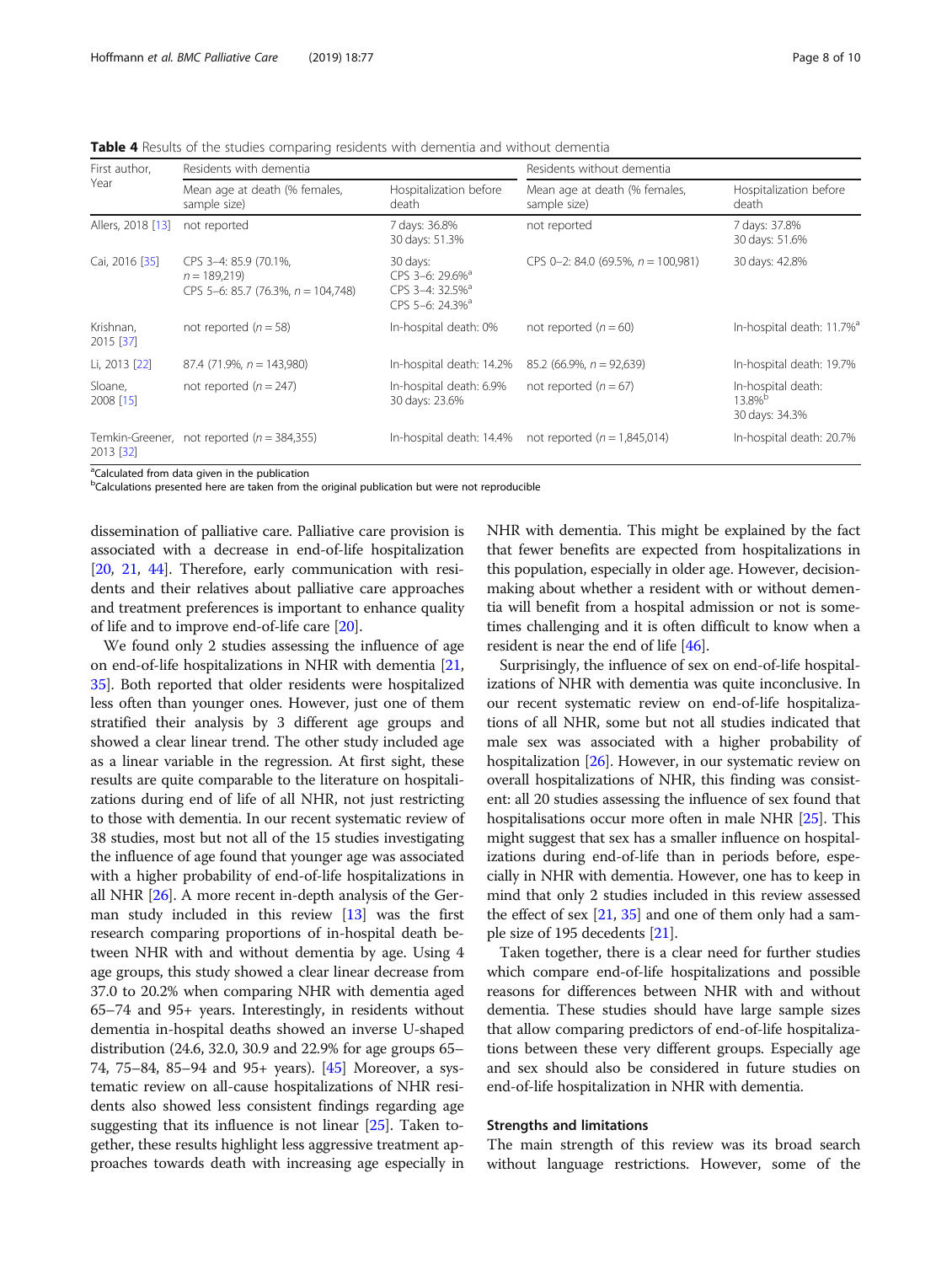<span id="page-8-0"></span>included studies did not explicitly focus on end-of-life hospitalization or in-hospital death of NHR with dementia as their main research question but also reported some data briefly in the full text. Therefore, we might have missed studies which seemed not to be eligible based on their title and abstracts. However, we screened about 60 abstracts and also searched references lists of included studies in order to minimise the risk of missing studies. It has to be taken into account that, besides the primary research question, the included studies are of great heterogeneity regarding study design, sample size, sample characteristics and the way dementia was assessed. Furthermore, it is often not clear whether studies reporting on other measures than in-hospital death assess being in hospital or just new admissions to hospital during the respective period. This heterogeneity has to be considered when comparing the results of the different studies. However, we assessed the quality of each study according to the JBI tool recommended for systematic reviews of studies on prevalence [\[27\]](#page-9-0) and explained the results of the quality appraisal transparently in this review. For some items quality was rather low, e.g., in the majority of studies both dementia and end-of-life hospitalization were not assessed with valid methods which has to be taken into account when interpreting the results.

# Conclusions and implications

We found a large variation of end-of-life hospitalization of NHR with dementia, which seems to be explained to a large extent by the country in which the study was conducted. However, more studies from outside the USA and from countries other than western industrialised are needed. Only 2 studies assessed the influence of age showing that older decedents seem to be hospitalized less often. The 2 studies on the influence of sex show no clear picture. Most studies found that NHR with dementia were hospitalized less often at the end of life compared with those without. The influence of sex and age on end-of-life hospitalization might also differ from those in all residents. However, more studies comparing NHR with dementia to those without and assessing the influence of sex and age are needed. Given the burden end-of-life hospitalization can cause for residents with dementia and the large differences between countries, it would be highly desirable to better understand best practices and structures of healthcare systems in which low proportions of such hospitalizations occur in order to improve end-of-life care worldwide.

#### Supplementary information

Supplementary information accompanies this paper at [https://doi.org/10.](https://doi.org/10.1186/s12904-019-0462-1) [1186/s12904-019-0462-1.](https://doi.org/10.1186/s12904-019-0462-1)

Additional file 1: Table S1. Search strategy.

#### Abbreviations

JBI: Joanna Briggs Institute; NHR: Nursing home residents; PRISMA: Preferred Reporting Items for Systematic Reviews and Meta-Analysis

#### Acknowledgements

Not applicable

#### Authors' contributions

All authors were involved in the development of study concept. AS performed the literature search. FH, AS and KA participated in the selection of literature, in the data extraction, in the quality assessment and in the analysis of the literature. FH wrote the manuscript. All authors reviewed earlier versions of the manuscript, read and approved the final manuscript.

#### Funding

There was no funding for this study.

# Availability of data and materials

Not applicable

# Ethics approval and consent to participate

Not applicable

#### Consent for publication

Not applicable

#### Competing interests

The authors declare that they have no competing interests.

# Received: 13 April 2019 Accepted: 6 September 2019 Published online: 10 September 2019

#### References

- 1. Hajek A, Brettschneider C, Lange C, Posselt T, Wiese B, Steinmann S, et al. Longitudinal predictors of institutionalization in old age. PLoS One. 2015;10:e0144203.
- 2. Hoffmann F, Kaduszkiewicz H, Glaeske G, van den Bussche H, Koller D. Prevalence of dementia in nursing home and community-dwelling older adults in Germany. Aging Clin Exp Res. 2014;26:555–9.
- 3. Luppa M, Luck T, Weyerer S, König HH, Brähler E, Riedel-Heller SG. Prediction of institutionalization in the elderly. A systematic review. Age Ageing. 2010;39:31–8.
- 4. Gordon AL, Franklin M, Bradshaw L, Logan P, Elliott R, Gladman JRF. Health status of UK care home residents: a cohort study. Age Ageing. 2014;43:97–103.
- 5. Stewart R, Hotopf M, Dewey M, Ballard C, Bisla J, Calem M, et al. Current prevalence of dementia, depression and behavioural problems in the older adult care home sector: the South East London care home survey. Age Ageing. 2014;43:562–7.
- 6. Hoffmann F, Boeschen D, Dörks M, Herget-Rosenthal S, Petersen J, Schmiemann G. Renal insufficiency and medication in nursing home residents. Dtsch Ärzteblatt Int. 2016;113:92–8.
- 7. Xu S, Jin X, Liu C, Jin Y, Xu Y, Chen L, et al. Investigating the prevalence of dementia and its associated risk factors in a Chinese nursing home. J Clin Neurol. 2017;13:10.
- 8. Seitz D, Purandare N, Conn D. Prevalence of psychiatric disorders among older adults in long-term care homes: a systematic review. Int Psychogeriatr. 2010;22:1025–39.
- 9. Matthews FE, Arthur A, Barnes LE, Bond J, Jagger C, Robinson L, et al. A two-decade comparison of prevalence of dementia in individuals aged 65 years and older from three geographical areas of England: results of the Cognitive Function and Ageing Study I and II. Lancet. 2013;382:1405–12.
- 10. Allers K, Dörks M, Schmiemann G, Hoffmann F. Antipsychotic drug use in nursing home residents with and without dementia. Int Clin Psychopharmacol. 2017;32:213–8.
- 11. Cadieux MA, Garcia LJ, Patrick J. Needs of people with dementia in longterm care. Am J Alzheimer's Dis Other Dementiasr. 2013;28:723–33.
- 12. Magaziner J, Zimmerman S, Gruber-Baldini AL, Van Doorn C, Hebel JR, German P, et al. Mortality and adverse health events in newly admitted nursing home residents with and without dementia. J Am Geriatr Soc. 2005;53:1858–66.